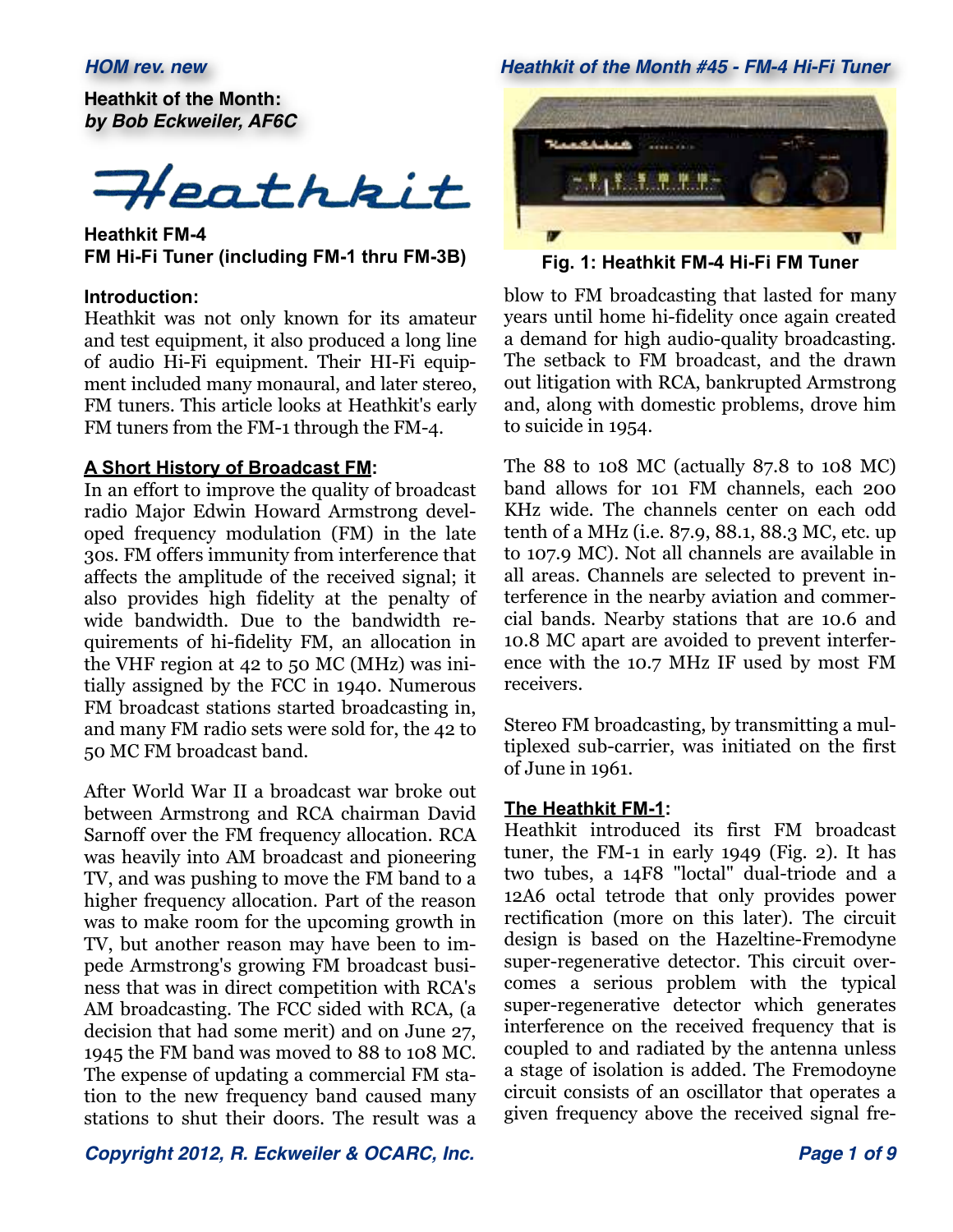# **HEATHKIT FM TUNER KIT**

Complete kit to assemble frequency modulation tuner. Connects to any radio to receive the new static free FM band. Easily assembled - no coils to wind, clear detailed instructions



anyone can read-comes complete with tubes and all other parts - slide rule<br>calibrated dial, 110V 60 cycle trans-<br>former operated, etc Shipping weight 6 pounds.

Mahogany Cabinet (extra) \$3.75

# **Fig. 4: Heathkit Cabinet for the FM-2**

quency (about 22 MC is common). The received signal and the oscillator are both fed into a regenerative detector that is tune to this difference IF frequency (22 MC). Thus the Fremodyne oscillation and super-regenerative oscillator signals are not near the receive frequency and don't cause interference on the received frequency.

In the FM-1 each section of a dual-ganged tuning condenser supports a single-turn loop coil. The smaller loop tuned circuit is connected to one-half of the dual-triode 14F8 which operates as an oscillator tracking 21.75 MC above the tuned frequency. The other tuned circuit tunes the incoming signal and feeds it to the second half of the 14F8 dual-triode; the oscillator signal is also coupled to the second triode, a regenerative detector for 21.75 MC that acts like a mixer, FM detector and amplifier all in one. Output from the second triode is the recovered audio. The FM-1 uses a power transformer to isolate the device from the AC line. Heathkit must have acquired a large supply of surplus 12A6 tetrode tubes as they chose to use this tube as the rectifier diode. The grids and plate are connected together and the tube is wired in a half-wave rectifier configuration.

The FM-1 came with the regenerative transformer, the tuning condenser and coil assembly both pre-built and aligned. The kit sold for \$14.75 less cabinet. A mahogany cabinet was available for \$3.75. The FM-1 has just two controls, a rotary ON-OFF switch and the tuning knob that operates a slide-rule dial. On the back, left to right, are two two-screw terminal strips and a grommet for the exiting line cord. The left-most terminal strip is for the audio output and the other is for the antenna terminals.

### **The Heathkit FM-2:**

In the fall of 1950 Heathkit introduced the more advanced FM-2 superheterodyne FM tuner (Fig. 3). It uses eight tubes, three" loctal" (See Sidebar) and five octal. The tube lineup is shown in Table I.

The design is straight forward; the signal from the antenna is tuned and fed into a mixer. The local oscillator, tuned to track 10.7 MHz above the received signal, is also coupled to the mixer. The resulting 10.7 MHz output is ampli-



**Fig. 3: Heathkit FM-2 Ad Circa Late 1950**

*Page 2 of 9 Copyright 2012, R. Eckweiler & OCARC, Inc.*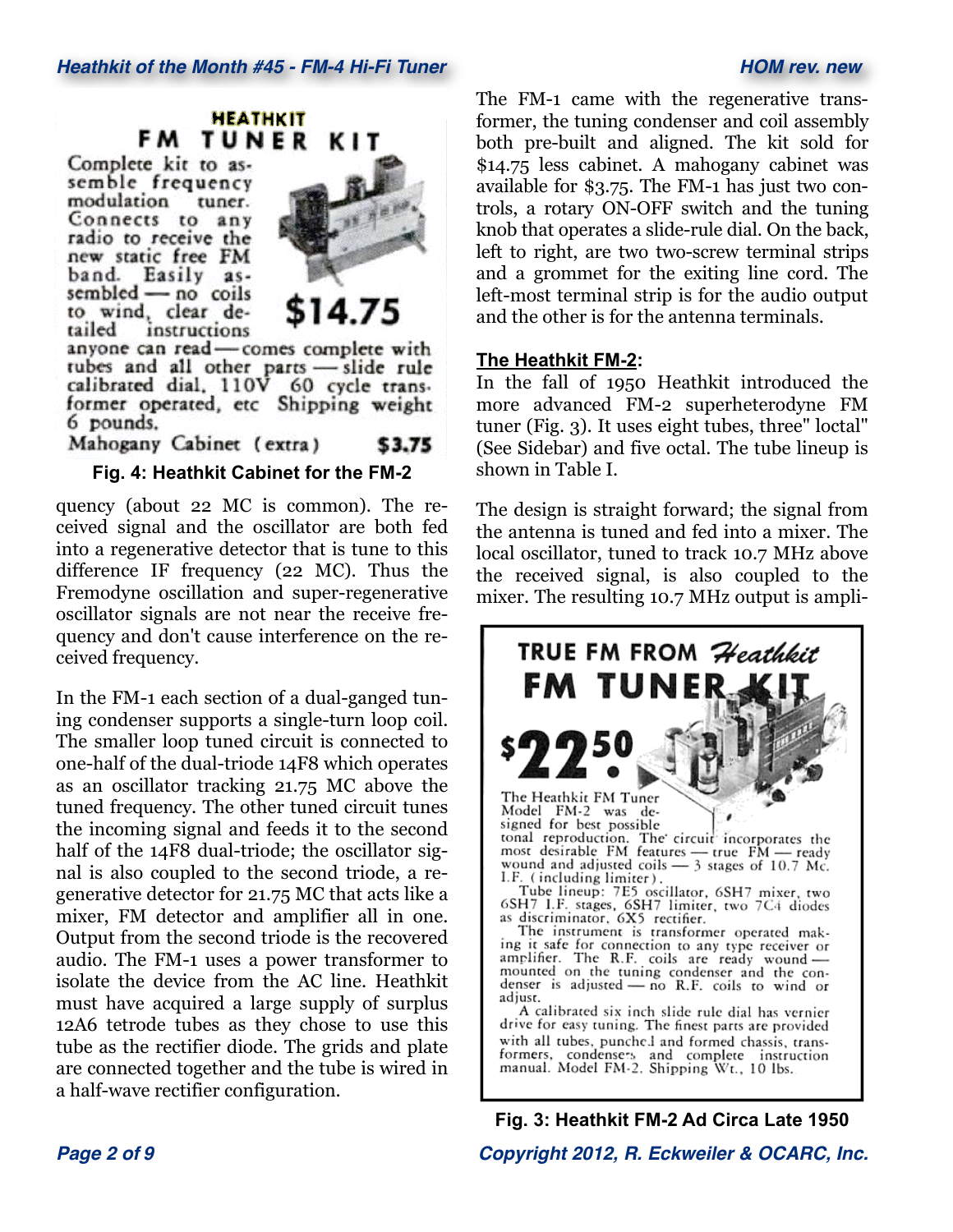

**Fig. 2: Heathkit FM-1 Flyer Ad Circa 1949**

fied in three stages of IF; the last stage, designated the limiter, saturates on moderate signals removing any AM component. The 10.7 MHz signal from the limiter is fed into a Foster-Seeley discriminator, composed of two 7C4 diode tubes. The audio output of the discriminator is de-emphasized and fed through a volume control to the audio output terminals. The FM-2 has neither AGC nor AFC circuitry.

| <b>Function:</b>                  | Tube:      | Type:     | Base:  |  |
|-----------------------------------|------------|-----------|--------|--|
| Mixer                             | 6SH7       | tetrode   | octal  |  |
| Oscillator                        | 7E5        | triode    | loctal |  |
| 1st. IF Amp.                      | 6SH7       | tetrode   | octal  |  |
| 2nd. IF Amp.                      | 6SH7       | tetrode   | octal  |  |
| <b>IF Limiter</b>                 | 6SH7       | tetrode   | octal  |  |
| <b>Discriminator</b>              | <b>7C4</b> | diode     | loctal |  |
| <b>Discriminator</b>              | <b>7C4</b> | diode     | loctal |  |
| $FW1$ Rectifier                   | 6X5        | rectifier | octal  |  |
| $1$ FW = full-wave                |            |           |        |  |
| Table I - FM-2 Vacuum Tube Lineup |            |           |        |  |

The FM-2 sold for \$22.50. Also available was a blonde birch veneer cabinet model #350 (Fig. 4) that sold separately for \$4.95. The front of the FM-2 has two controls. On the left is the ON-OFF and volume control, and on the right is the tuning control that drives a 6" slide-rule tuning dial. Between them is a pilot lamp that I could not find on the schematic. There are no connectors on the rear of the FM-2 chassis. Instead the connections are on the top of the

# *Copyright 2012, R. Eckweiler & OCARC, Inc. Page 3 of 9*

# *HOM rev. new Heathkit of the Month #45 - FM-4 Hi-Fi Tuner*

chassis along the rear edge. From left to right (as viewed from the back) is a two-screw antenna terminal, an AC outlet (switched with the tuner power switch), a grommet where the AC power cord exits, and another grommet that has a shielded pigtail lead, terminating in an RCA plug, that carries the audio output from the tuner.

# **The Heathkit FM-3:**

In the fall of 1955 Heathkit introduced the FM-3 to replace the FM-2. The FM-3 design, again a standard superheterodyne circuit, switched to miniature 7 and 9-pin tubes. While the FM-2 has eight tubes the FM-3 has only seven tubes; however, three of those tubes are dual-section resulting in the equivalent of 10 tubes. The tube lineup is shown in Table II.

| <b>Function:</b><br>RF Cascode Amp.<br>Mixer<br>Oscillator<br>1st. IF Amp.<br>2nd. IF Amp.<br><b>Ratio Detector</b><br><b>Audio Amplifier</b> | Tube:<br>6BQ7<br>1/2 6U8<br>1/2 6U8<br>6CB6<br>6CB <sub>6</sub><br>6AL5<br>6C4 | Type:<br>dual-triode<br>pentode<br>triode<br>pentode<br>pentode<br>dual-diode<br>triode |  |  |
|-----------------------------------------------------------------------------------------------------------------------------------------------|--------------------------------------------------------------------------------|-----------------------------------------------------------------------------------------|--|--|
| $FW1$ Rectifier                                                                                                                               | 6X4                                                                            | rectifier                                                                               |  |  |
| $1$ FW = full-wave<br>Table II - FM-3/3A Vacuum Tube Lineup                                                                                   |                                                                                |                                                                                         |  |  |

One improvement for the FM-3 is the addition of a cascode RF amplifier before the mixer. The cascode amplifier offers a high gain at a low noise level, important at VHF frequencies. The input to the RF amplifier is broadly tuned in a fixed circuit. It's signal is fed to the mixer along with the oscillator signal, and on to two highgain stages of IF amplification. Instead of the Foster-Seeley discriminator used in the FM-2, the FM-3 uses a ratio detector which is more immune to amplitude signals. While the high gain of the two IF stages performs some limiting on large signals, limiting is not as critical when using a ratio detector which suppresses amplitude variations. Like its predecessors the tuning condensers and coils come pre-aligned.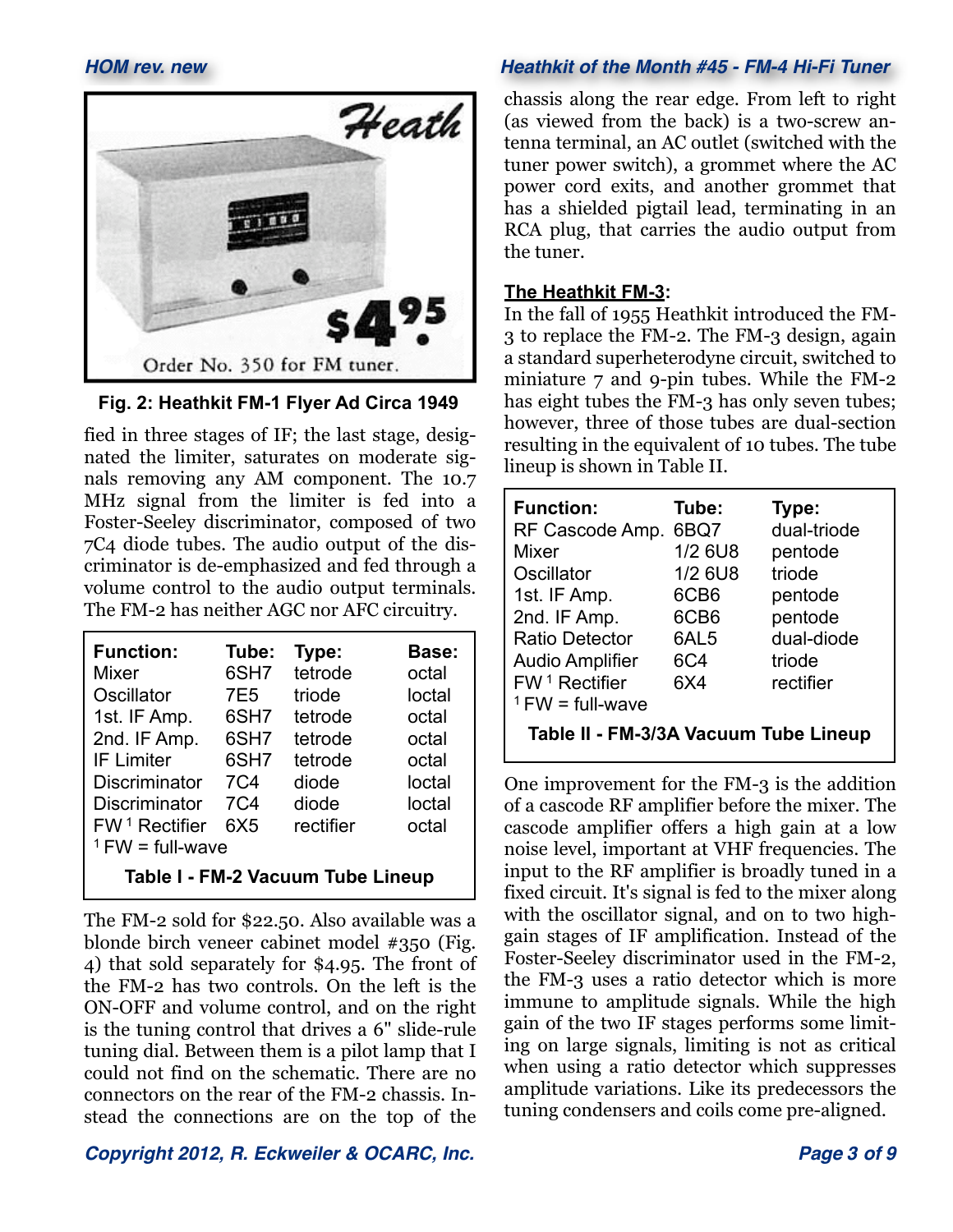# *Heathkit of the Month #45 - FM-4 Hi-Fi Tuner HOM rev. new*

Two features not found in the earlier FM-2 are dual audio outputs, one fixed at a low level and one amplified about 22 dB with front panel level adjustment, and the addition of AGC that reduces the gain of the cascode amplifier on strong signals.

The Heathkit FM-3 sold for \$24.50 including a metallic gold colored case. Like the FM-2 there are two controls on the front panel of the FM-3, which unlike the FM-2 is in a low-profile cabinet. Left to right are the slide rule tuning dial, the tuning control, and the OFF-ON - volume control. Internally the chassis is shockmounted vertically with the tubes facing the rear of the cabinet. In the rear, left to right, are two RCA jacks (audio output **LO** and **HI**), the two-screw antenna terminal strip, and the power cord which actually comes out through the cabinet flange.

### **The Heathkit FM-3A:**

After being in production for about a year Heathkit updated the FM-3 to the FM-3A in September of 1956. Most of the circuitry remained unchanged, as did the appearance, except for the B-plus distribution. Additional filtering and isolation resistors were added to



**Fig. 5: Heathkit FM-3A Catalog Ad**

better isolate interaction between circuits. Perhaps there were some instability problems in the FM-3 that needed resolution? The FM-3A also added AGC to the first IF amplifier to improve AGC operation. Finally, a second pilot light was added to even-out the lighting of the slide-rule dial. The FM-3A sold for \$25.95.

#### **The Heathkit CFM-3 Modification Kit:**

When Heathkit updated the FM-3 to the FM-3A it offered the CFM-3 update kit for \$2.95. This kit "converts FM-3 to include major features of FM-3A."

### **The Heathkit FM-4:**

The Heathkit FM-4 came out around 1958, replacing the FM-3A. The FM-4 is a update to the FM-3A adding new features such as a multiplexer output to allow stereo FM that was on the horizon; the FM-4 adds AFC (automatic frequency control) that limits receiver drift. The new FM tuner also features a preassembled, pre-aligned FM tuner (part # 110-1). The FM-4 sold for \$39.95. The multiplex output connection has no use for a few years until Heathkit released its initial multiplex adapter sometime in 1960 letting FM-4 users get ready for the upcoming Stereo FM broadcasting.

The FM-4 continues the low-profile styling of the FM-3 series, but the color scheme went from gold to black. The cabinet was included in the kit and was metal with vinyl covering. The kit could be mounted into an enclosure, such as the **Heathkit Chairside Enclosure** or a custombuilt cabinet, by removing the kit's cabinet and feet; mounting holes are provided. Heathkit recommended keeping the bottom shield in place for proper operation and stability.

#### **The FM-4 Circuitry:**

The FM-4 uses five miniature tubes; two are multiple-section. Missing is a rectifier tube which has been replaced by a single silicon diode. The FM-4 tube lineup is shown in Table III. The circuitry is typical of an FM superheterodyne tuner of the day. The tube count of the FM-4 drops to five, due to the pre-assembled tuner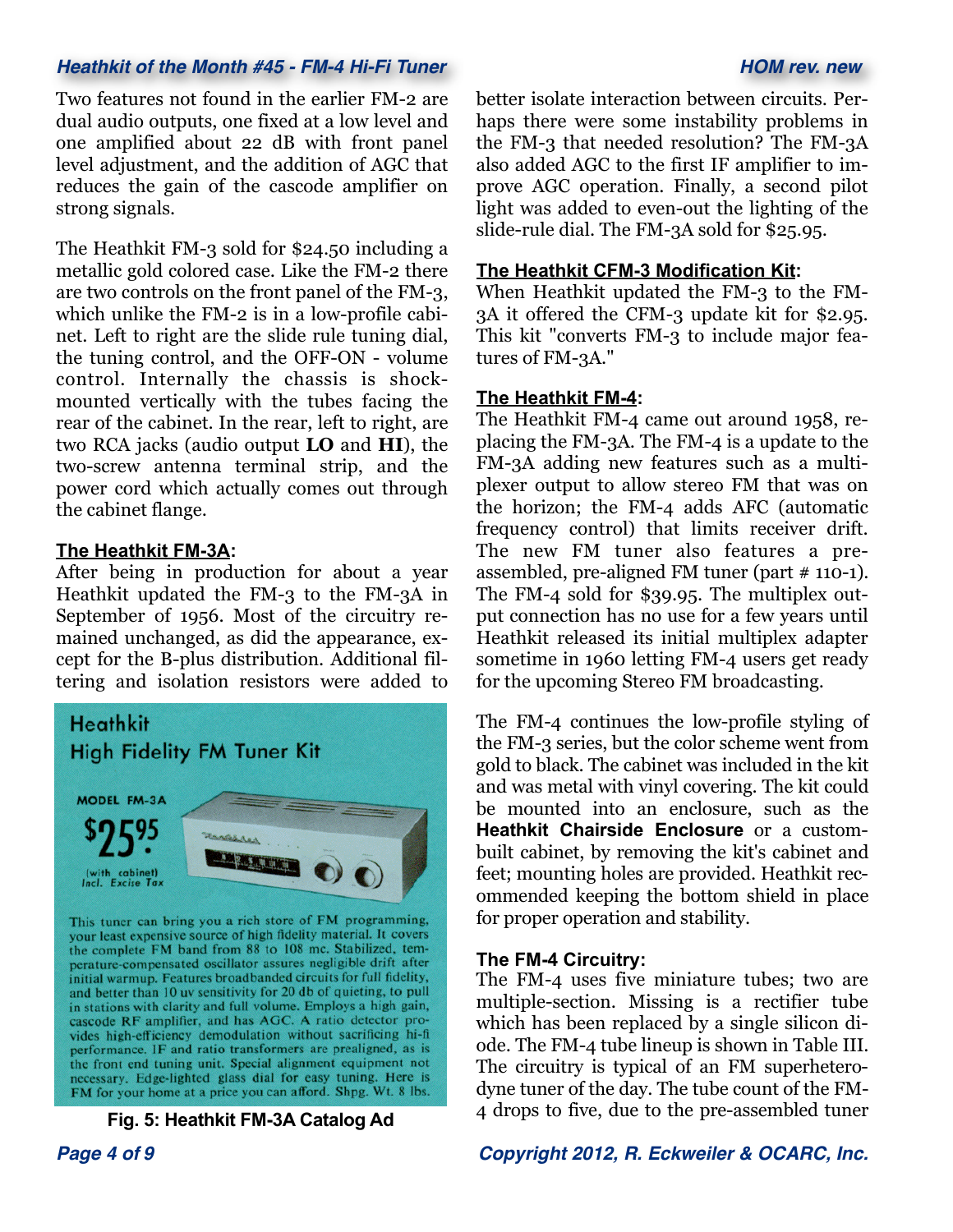and a silicon rectifier diode. The FM-4 schematic is shown in figures 8a and 8b. Figure 9 shows an FM-4 ad mentioning a multiplexer.

#### **The Tuner Circuit:**

As mentioned earlier, the tuner comes pre-built and pre-aligned. The dual-triode tube, either a 6DT8 or 6AQ8, is already installed as it was used for alignment. The tuner is shielded in its own enclosure with five feedthrough terminals carrying the input and output connections. Grounding is through the tuner's case. The five terminals are: Antenna, B+, Filament, AFC and IF output. The pre-built tuner allows for a more exotic design using permeably tuned coupling and oscillator coils utilizing shorted links to improve tuning linearity. This would be hard to align without good test equipment.

| <b>Function:</b>                          | Tube:    | Type:      |  |  |
|-------------------------------------------|----------|------------|--|--|
| RF Amp. 1                                 | 1/2 6DT8 | triode     |  |  |
| Mixer / Oscillator <sup>1</sup>           | 1/2 6DT8 | triode     |  |  |
| 1st. IF Amp.                              | 6AU6     | pentode    |  |  |
| 2nd. IF Amp.                              | 6AU6     | pentode    |  |  |
| 3rd. IF Limiter                           | 6AU6     | pentode    |  |  |
| <b>Ratio Detector</b>                     | 2/3 6BN8 | dual-diode |  |  |
| <b>Audio Follower</b>                     | 1/3 6BN8 | triode     |  |  |
| <sup>1</sup> Part of pre-assembled tuner. |          |            |  |  |
| Table III - FM-4 Vacuum Tube Lineup       |          |            |  |  |

One triode section, coupled to the antenna through a bandpass filter, acts as a groundedgrid RF amplifier; the other triode section is a combination mixer and oscillator driving a 10.7 MC IF transformer. Varying the tuning control tunes the RF amplifier plate circuit as well as oscillator. these tuned circuits are aligned to track 10.7 MC apart. The oscillator circuit also contains a special diode that is reverse biased and acts as a small capacitor changing the oscillator slightly when the bias voltage is varied. This bias is controlled by the external AFC circuit.

#### **The IF and Limiter Circuit:**

The three stages of IF amplification using 6AU6 pentodes are coupled with bandpass transformers with a bandwidth of 150 KC and

#### *HOM rev. new Heathkit of the Month #45 - FM-4 Hi-Fi Tuner*

10.7 MC center frequency. The third IF stage with its high plate resistor is designed as a limiter to help remove any amplitude modulated noise. The second IF also is designed to act as a limiter, but only on strong signals.

#### **The Detector Circuit:**

The FM signal at 10.7 MC is coupled to a standard ratio detector composed of the two diode sections of a 6BN8 triple-section tube. The circuit is similar to the FM-3 with the exception of the circuitry for the AGC which is not used in the FM-4. Output from the detector is filtered by a small capacitor to remove any residual IF energy and goes three places: It is directly connected through a 100KΩ isolation resistor to the multiplexer circuit. It is connected to the AFC circuit, and it is connected through a deemphasis network to the audio output follower stage.

#### **The AFC Circuit:**

The output of the ratio detector carries not just the audio signal, but a DC component that varies with the average offset of the signal in the detector. This DC component is isolated and further filtered in an RC circuit. Its level is then set by an internal AFC potentiometer and it is fed to the tuner. If a station drifts off frequency the resulting voltage will correct the oscillator, bringing the signal back into tune. A front panel switch turns off the AFC circuit by shorting the AFC voltage to ground; you may want to disable it when tuning near a very strong signal.

#### **The De-emphasis Circuit:**

Audio being transmitted by an FM station has the higher frequency components boosted to help eliminate noise. The de-emphasis network is just a simple RC network with a 3dB point at 2.34 KHz to attenuate the higher frequencies back to their proper levels.

#### **The Audio Follower Circuit:**

The triode section of the triple-section 6BN8 tube is wired as a cathode follower. The audio from the de-emphasis circuit is fed through the volume control potentiometer to the grid of the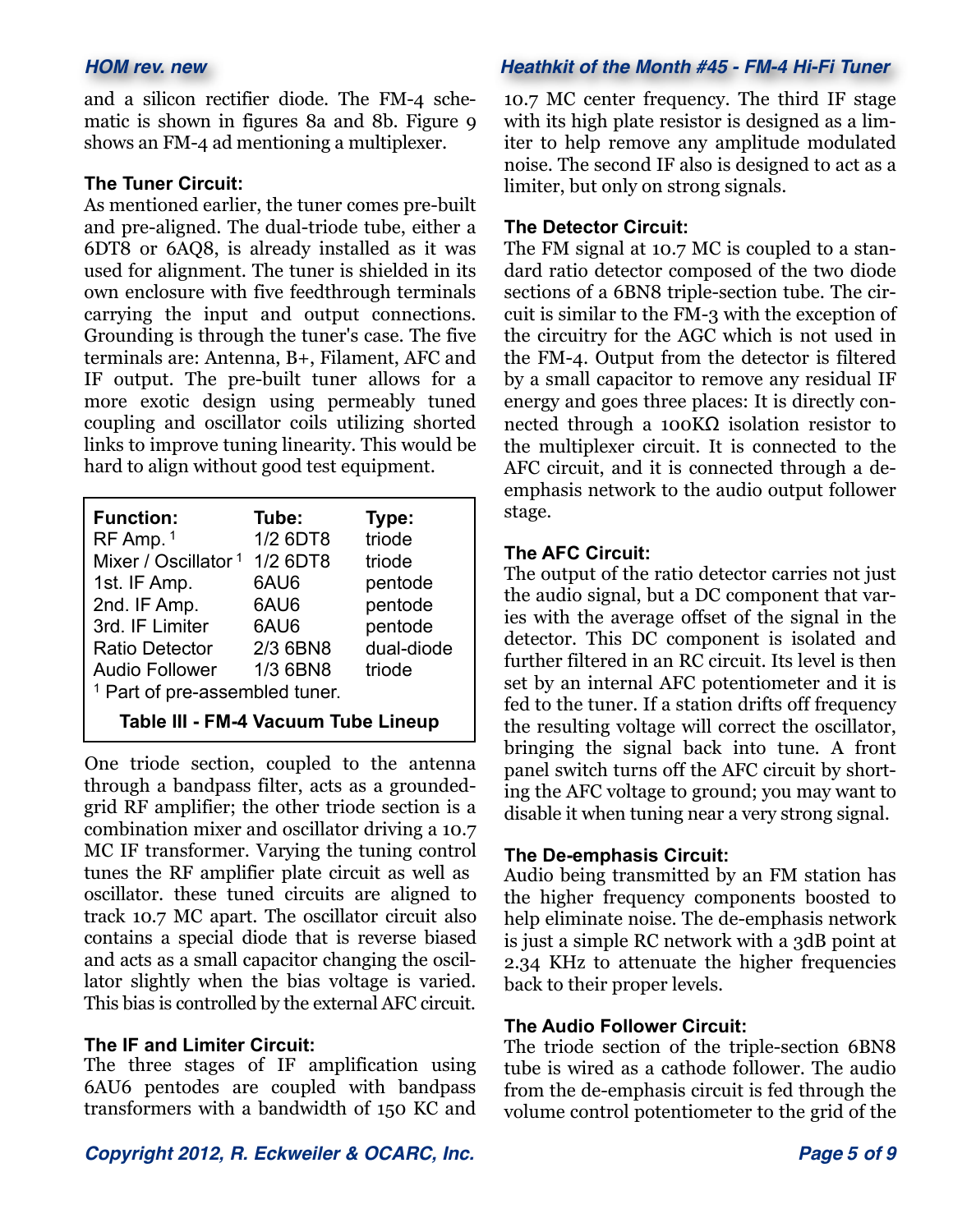# *Heathkit of the Month #45 - FM-4 Hi-Fi Tuner HOM rev. new*

cathode follower. Negative feedback in the bias circuit helps linearize this stage which lowers the output impedance reducing hum and noise pickup in the cable to the amplifier. The output of the cathode follower is connected to the RCA output jack on the rear of the FM-4.

### **The Power Supply:**

The FM-4 uses a power transformer with two secondary windings and a 120 VAC primary. Silicon diodes were just coming on the market in quantity and at reasonable prices in 1958. The FM-4 uses a single R200 200PRV 200 ma diode in a half wave rectifier circuit. The FM-2 and FM-3 series all used a tube full-wave rectifier circuit. The half-wave circuit requires better filtering, but Heathkit evidently decided the cost of an additional diode was more than the cost of adding higher capacitance and more RC filtering to the B-plus power supply. The FM-3A utilizes three 20µF filter capacitors, while the FM-4 uses one 100µF, two 40µF and one 20µf filter capacitors. The FM4's half-wave rectifier produces about 135 volts DC. A filament winding on the transformer supplies 6.3 VAC to the five tubes. The filament circuit contains choke coils and capacitors to isolate the tube filaments.

# **The FM-4U FM Tuner:**

Heathkit also made the FM-4U FM tuner for the European market. This tuner has a multiply-tapped transformer primary to allow



**Fig. 6: Heathkit's European FM-4U**

operation on 105, 125, 205, 225 and 245 VAC @50/60 cps. The circuitry is very different than the American FM-4; an EZ80 (6V4) rectifier tube is used instead of the silicon diode. An EM84 (6FG6) tuning indicator tube is included, and no AFC is provided. Physically, the FM-4U (Fig. 6) looks nothing like its American namesake.

#### **The AJ-31 FM Tuner:**

In 1961 Heathkit introduced the AJ-31 FM Tuner for \$39.95. It replaced the FM-4 and was part of a newly styled series of audio hi-fi equipment which included the AJ-21 AM Tuner, AJ-11 AM/FM Tuner, and a large contingency of other similarly styled tuners and amplifiers of different prices and performance levels. I couldn't find a schematic of the AJ-31 to see how much had changed from the FM-4; however the tube lineup was similar, as was the physical layout except for the tuner which now supports a triple-triode 6GY8 tube and is mounted differently to the chassis. The AJ-31



#### **Fig. 7: Heathkit AC-11A Stereo Multiplexer Converter**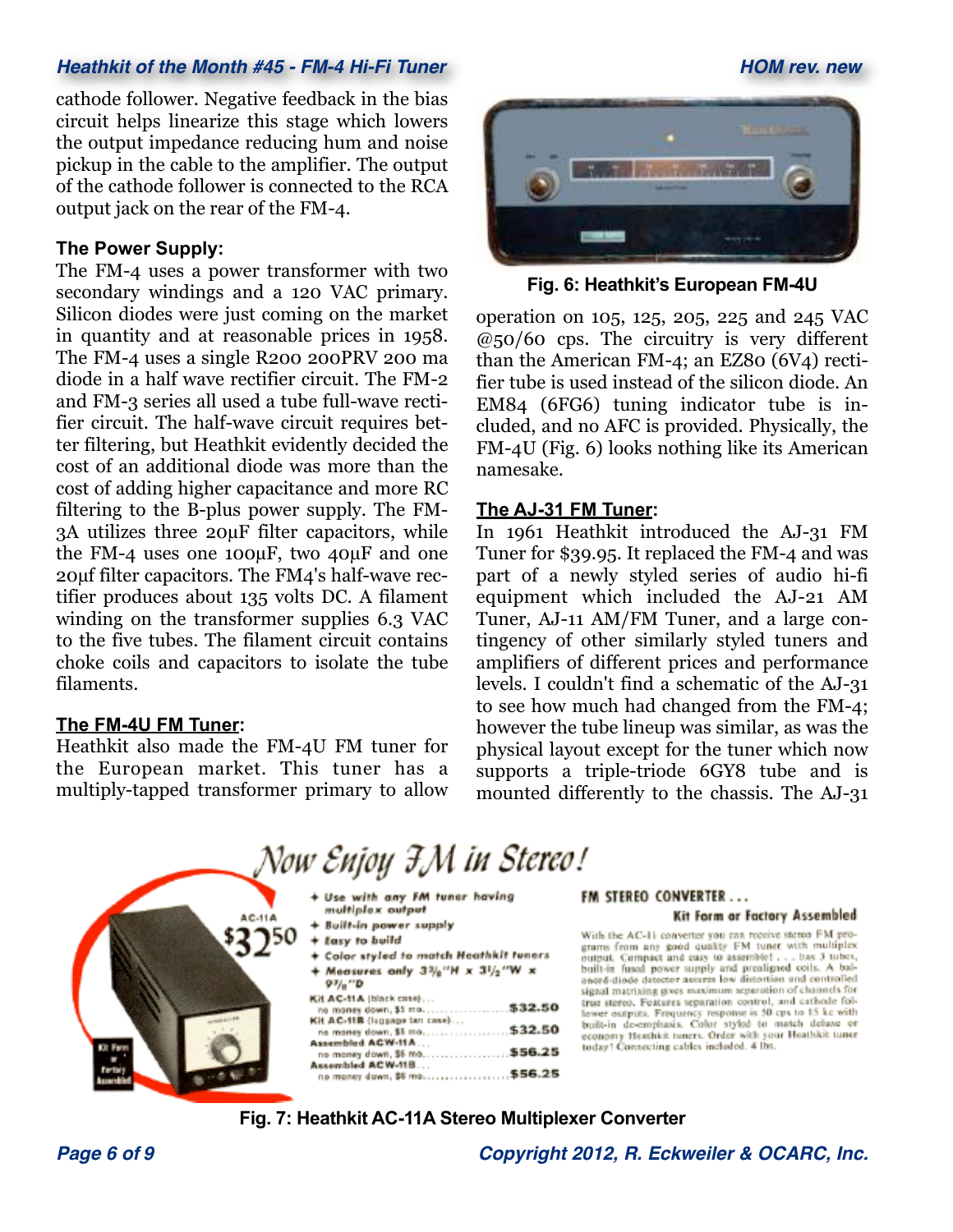front panel controls are the same and located in the same position as the FM-4.

#### **Compatible Multiplexers:**

The FM-4 and later monaural FM tuners came with a multiplexer output in preparation for the June 1961 introduction of stereo FM transmitting. Heathkit made two multiplexers that worked with the FM-1, the MX-1 and later the \$32.50 AC-11 Multiplexer (Fig. 7). Interestingly, the AC-11 came in two versions, the AC-11A, which was black in color to match the FM-4 and the AC-11B which was tan in color to match the AJ-31, AJ-11 and AJ-32 Deluxe AM/ FM Tuner.

#### **Comments:**

I have no idea how I acquired my FM-4; I believe it appeared in the mid-to-late sixties. It was used on and off back then and was later modified to allow me to analyze some of the TV scrambling techniques in the days of the infamous scrambled "Channel 52" in the Southern California area! The tuner has sat quietly in a closet for many years since the early 70s until I started this article. My FM-4 needs to be put back into its stock configuration. (No chassis modifications were made so it should be easy to do.) The chassis and tube shields have accumulated that white powder that sometimes accumulates on old chassis parts. (Anyone have a good cleaning technique for that?) Before I modified it I did make sure it was operating properly and it sounded good feeding into one channel of my Heathkit AA-32 stereo amplifier.

A few short years after the AJ-31 replaced the FM-4, Heathkit was moving their popular stereo equipment to all solid-state designs. Many topof-the line units were complete receivers that contain FM, and often AM, tuners, preamplifiers and a stereo power amplifier in one integrated package. Heathkit stereo products were known for their quality and competitive cost. Many of the audio Heathkits were available factory wired at a moderate cost increase for the audiophile who didn't want to build one from a kit.

#### **SIDEBAR:**

#### **What is a "Loctal" Tube?**

Most hams are familiar with octal tubes. Their base, usually black bakelite, has eight pins, all of the same thickness and evenly spaced around a keyed nonconductive center post. Occasionally one or more pins are missing for electrical isolation; this is most common on rectifiers, such as the 5U4 which only has five of the eight octal pins.

Loctal tubes have the same pin spacing as octal tubes however the pins are thinner. The base shell is made of metal as is the center post which is not only keyed but has a groove that mates with a locking ring in the tube socket to "lock" the tube in place (hence the name" Loctal", pronounced "Lock-tell"). The center post is also an electrical connection to the tube most often the base shield.

Loctal tubes were developed by Sylvania for use in high vibration environments, most notably car radios. Philco was a major employer of loctal tubes in its radios.

Removing loctal tubes from their sockets can be difficult if the proper technique is not known. On the side of the base of a loctal tube is a mark or dimple. Pushing the tube towards the side that has that mark will cause it to unlock and be easily removed.

Loctal tubes usually have numbers starting with either 7 or 14. While this starting number normally designates filament voltage, these loctal tubes run at 6 and 12 volts; however, as they are designed for automotive use where voltages run closer to 7 and 14 volts when the battery is being charged, they are designed to handle the higher filament voltages as well.





*Remember, if you are getting rid of any old Heathkit Manuals or Catalogs, please pass them along to me for my research.*

*[Thanks - AF6C](mailto:af6c@w6ze.org?subject=Heathkit%20of%20the%20Month%20%231)*

*This article originally appeared in the January 2013 issue of RF, the newsletter of the Orange County Amateur Radio Club - W6ZE.*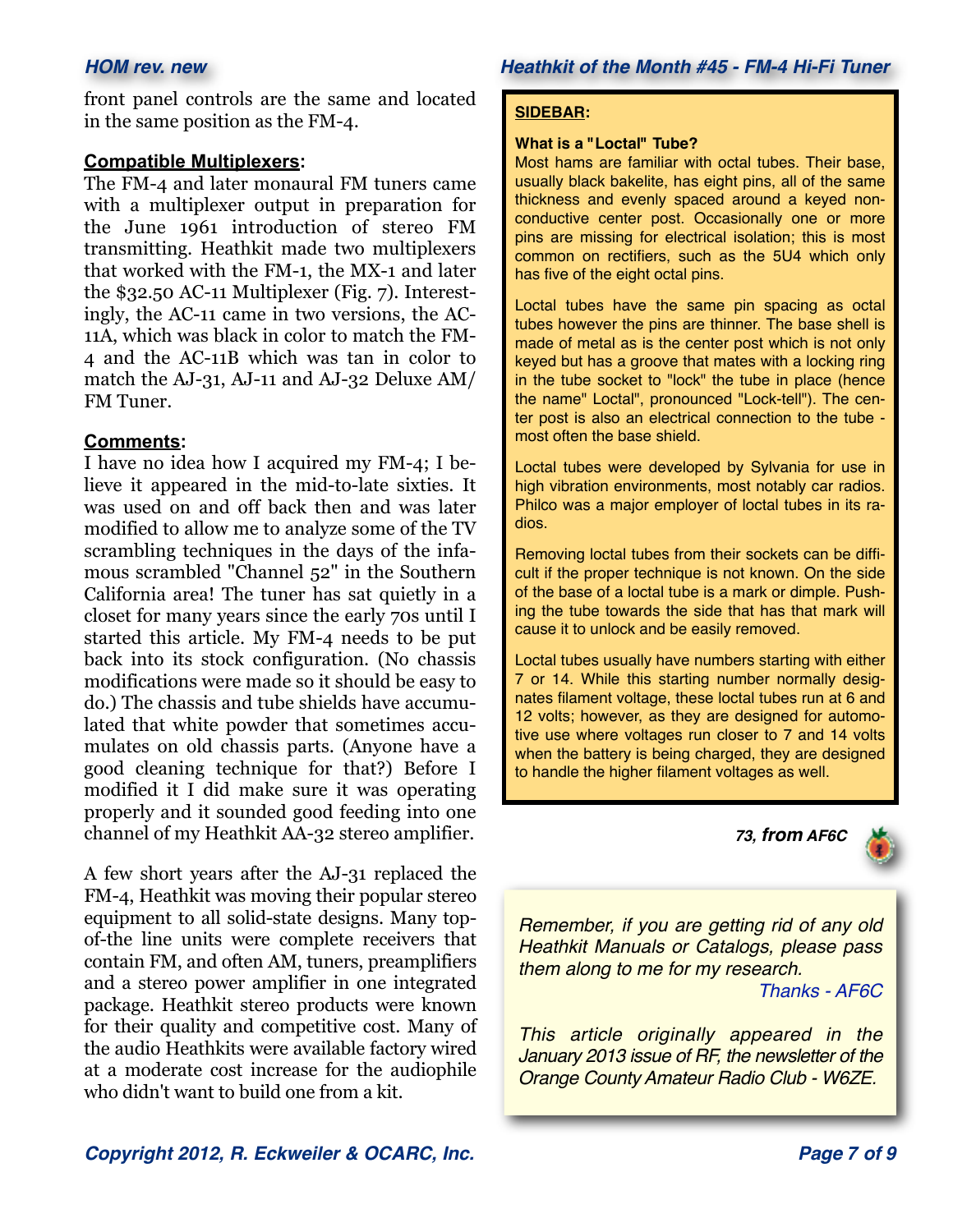

**Page 1 of 2**

*Page 8 of 9 Copyright 2012, R. Eckweiler & OCARC, Inc.*

**Issue of Hi-Fi Stereo Magazine**